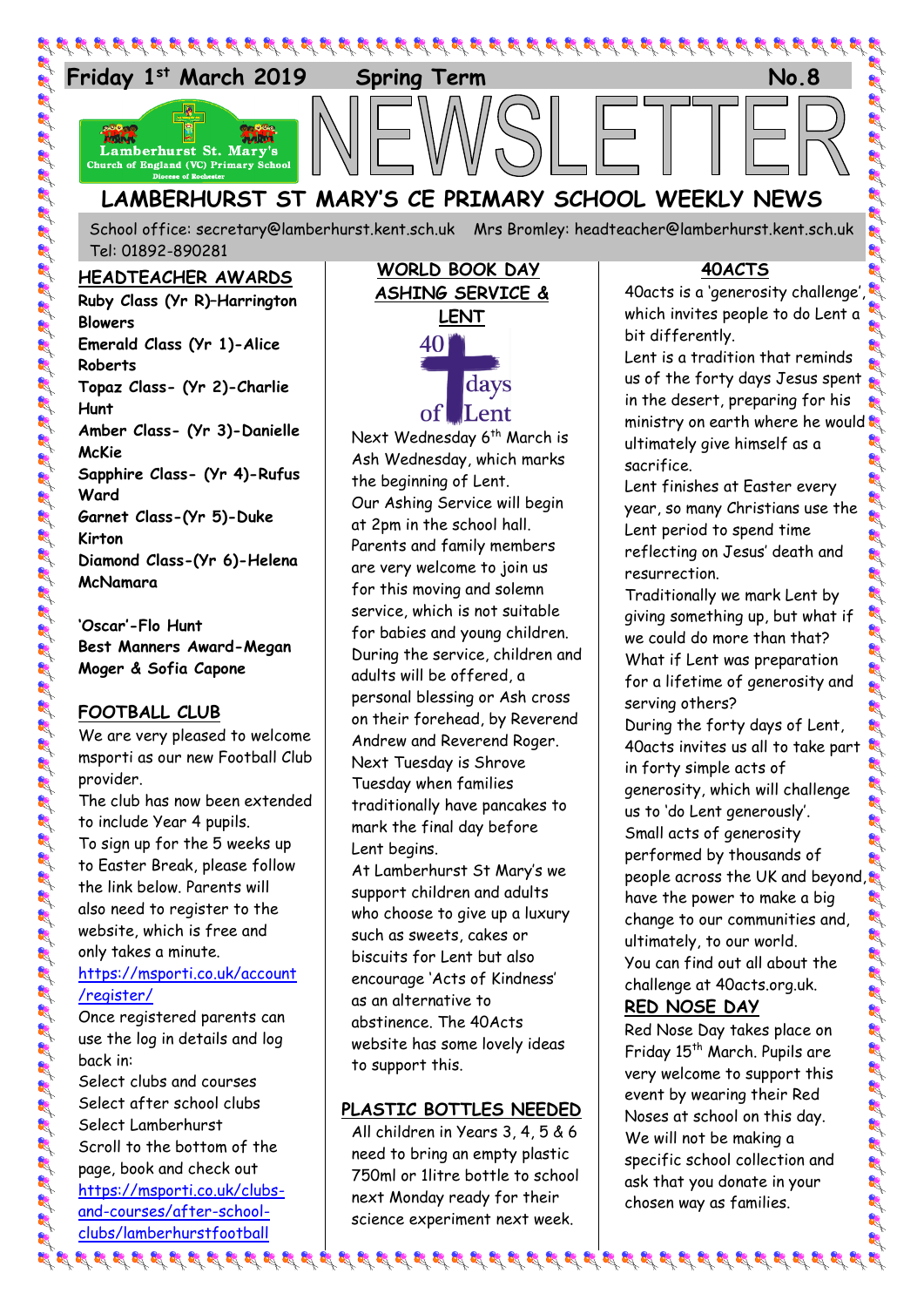# **PREMIER AFTER SCHOOL**

# **CLUBS**

There are still a few places available at the following after school clubs run for us by Premier Education. Netball – Monday's – 3.15-4.30pm – Year 3 – 6 - Only £23.75 for the remaining 5 weeks. Just 3 places left. Tag Rugby – Tuesday's – 3.15- 4.30pm – Year 2 – 6 - Only

£23.75 for the remaining 5 weeks. Just 10 places left. To book, please visit [www.premier](http://www.premier-education.com/schools/extra-curricular)[education.com/schools/extra](http://www.premier-education.com/schools/extra-curricular)[curricular](http://www.premier-education.com/schools/extra-curricular)

## **CLASS ASSEMBLIES**

e faite to the faith of the faith of the faith of the faith of the faith of the faith of the faith of the faith of the faith of the faith of the faith of the faith of the faith of the faith of the faith of the faith of the

Our next Class Assembly will be on Wednesday 13<sup>th</sup> March, led by Year 3. Parents and families are very welcome to join us at 9.05am. The assemblies last for about 15 minutes. Year 2 will lead Wed 20th March, Wed 27<sup>th</sup> March by Year 1 and Ruby Class on Wed 3<sup>rd</sup> April. **BETHANY SCHOOL OPEN MORNING** 

Wed 20th March, 9-11.30am. During the morning, prospective parents and pupils will hear from Headmaster, Francie Healy, tour the School with a current pupil and meet staff who will be on hand to answer any questions. Bethany School, Curtisden Green, Goudhurst, Kent, TN17 1LB Tel: 01580 211 273 Fax: 01580 211 151 [www.bethanyschool.org.uk](http://www.bethanyschool.org.uk/)

*Today you will also receive:*

Every Family ~ Battery Challenge Box Every pupil ~ NSPCC Badge Year R & 1 ~ Eatwell Guide Year  $R \sim Top$  tips for teeth Year 6 ~ Safety in Action Letter

### *Today you will receive via ParentMail:*

Every Family ~ Battery Hunt Pupil Booklet, Barracudas Flyer & 40acts Challenge card

## 8 8 8 8 9 9 8 8 8 9 8 9 1 **BATTERY HUNT CHALLENGE**

Mrs Fairburn and Year 4 pupils are leading some special recycling initiatives this term and would like everyone to help.

The first of their projects is a 'Big Battery Hunt' and today every family will receive a special battery collection box to keep at home. Once your box is full, just bring the batteries into school and put them into the special collection box in the school entrance. Every family will receive a Battery Hunt Booklet via ParentMail too. This contains lots of information to help you with this collection, for example, over 20,000 tonnes of batteries end up in landfill sites – that's as heavy as 4,000 elephants! Not only will be helping to save our planet but we could win some great prizes for our school too!

# **NSPCC THANK YOU**

We were delighted to receive this message from Sam Bird, NSPCC School's Organiser. *'I just wanted to say a huge thank you to you all once again for the fantastic amount the children raised for NSPCC and for all your help and support. This will allow us to continue our work with schools and help children all over the country. The children engaged so well with the programme and it sounded like they really enjoyed their weekend of 'helping out' at home. The final amount raised was £355.03, which is great! We greatly appreciate your feedback on the service that we provided to your school, and would appreciate just a few minutes of the children's time to complete a short survey at:*

*www.nspcc.org.uk/childrenfeedback*

क्ष के कि प्राथ के लिए के बाद के बाद के बाद के बाद के बाद के बाद के बाद के बाद के बाद के बाद के बाद के बाद के

# **WORLD BOOK DA**

Next Thursday 7<sup>th</sup> March is World Book Day and we will be taking part in some fun reading activities throughout the day, including: Reading in our Den area, taking part in a reading quiz, listening to an audio book, making a book mark, reading books by new authors, reading to a friend and reading to Reuben our school dog!

There are some home challenges too, including: Reading in the bath (but be careful!), reading in your pyjamas, read aloud in a funny voice, read a recipe….and make it $\odot$  and read at breakfast time……no jammy books though!

## **YEAR 4 FOREST SCHOOL FUN**



Year 4 began their five weeks of Forest School adventures this week. They came back to school with some super 'forest made' bird feeders and huge smiles on their faces.



Their next session will be on Wed 13<sup>th</sup> March and Mrs Fairburn does need some parent volunteers for the next four sessions. Please let the school office know or out a note into contact books if you can help at one or all of your child's sessions.